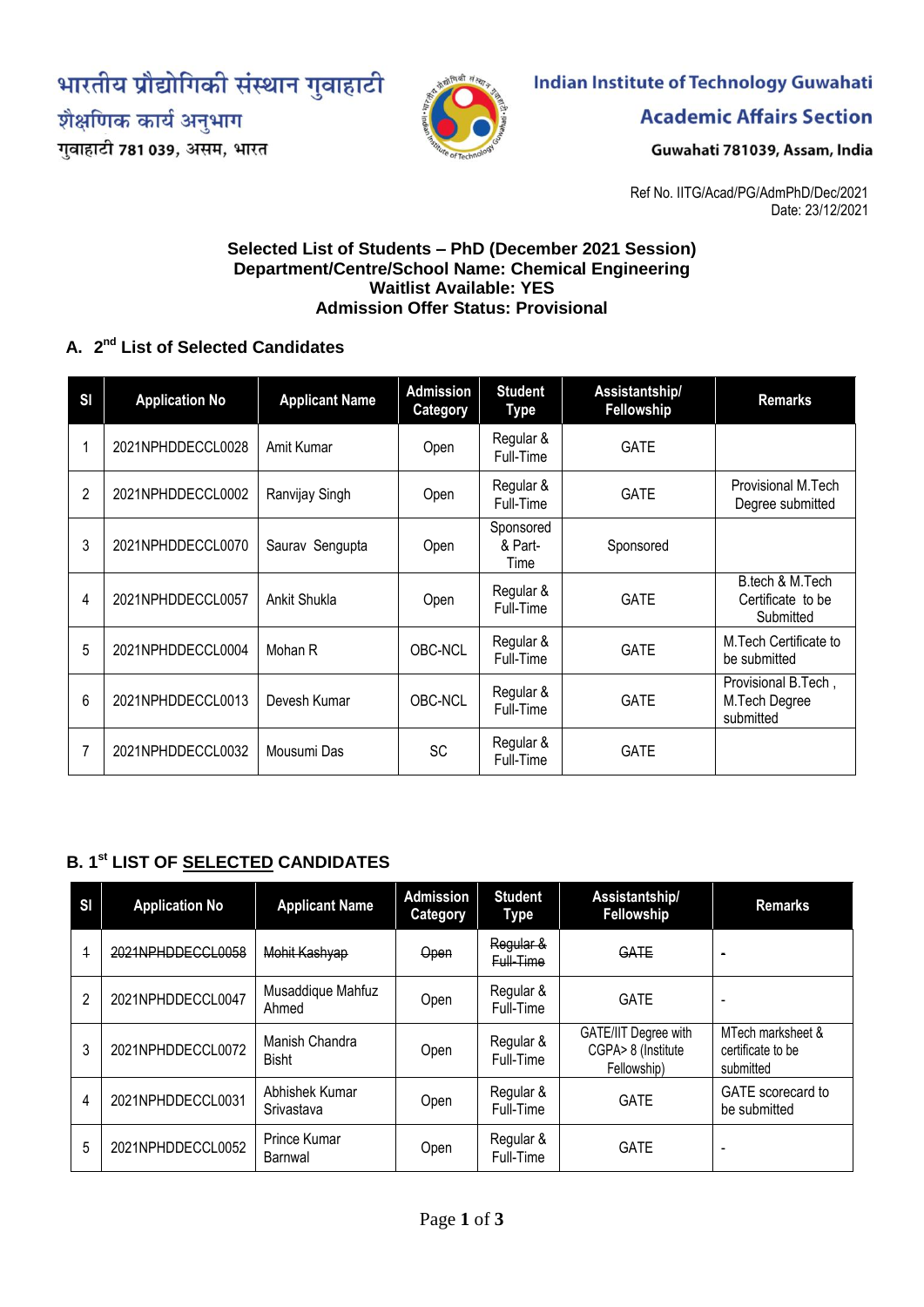| 6             | 2021NPHDDECCL0041 | Sumit Kumar Jha             | Gen-EWS   | Regular &<br>Full-Time | <b>GATE</b>                                               | MTech certificate to<br>be submitted |
|---------------|-------------------|-----------------------------|-----------|------------------------|-----------------------------------------------------------|--------------------------------------|
| $\mathcal{I}$ | 2021NPHDDECCL0029 | Reddy Ramu                  | OBC-NCL   | Regular &<br>Full-Time | GATE                                                      | $\blacksquare$                       |
| 8             | 2021NPHDDECCL0018 | Mohammedarshak<br>Junais KV | OBC-NCL   | Regular &<br>Full-Time | <b>GATE</b>                                               | $\blacksquare$                       |
| 9             | 2021NPHDDECCL0045 | Anu M G                     | OBC-NCL   | Regular &<br>Full-Time | GATE                                                      | $\blacksquare$                       |
| 10            | 2021NPHDDECCL0059 | Reezwan Parvez              | OBC-NCL   | Regular &<br>Full-Time | <b>GATE</b>                                               | $\qquad \qquad \blacksquare$         |
| 11            | 2021NPHDDECCL0061 | Rushabh Kamalakar<br>Kale   | OBC-NCL   | Regular &<br>Full-Time | UGC-NET                                                   |                                      |
| 12            | 2021NPHDDECCL0008 | Danam Mahesh                | <b>SC</b> | Regular &<br>Full-Time | GATE/IIT Degree with<br>CGPA> 8 (Institute<br>Fellowship) | $\blacksquare$                       |
| 13            | 2021NPHDDECCL0005 | Satish Kumar                | <b>SC</b> | Regular &<br>Full-Time | <b>GATE</b>                                               | MTech Certificate to<br>be submitted |
| 14            | 2021NPHDDECCL0010 | Mukesh Bharti               | <b>SC</b> | Regular &<br>Full-Time | <b>GATE</b>                                               | $\qquad \qquad \blacksquare$         |
| 15            | 2021NPHDDECCL0003 | Rajani Kant Baro            | <b>ST</b> | Regular &<br>Full-Time | IIT Degree with CGPA>8<br>(Institute Fellowship)          |                                      |